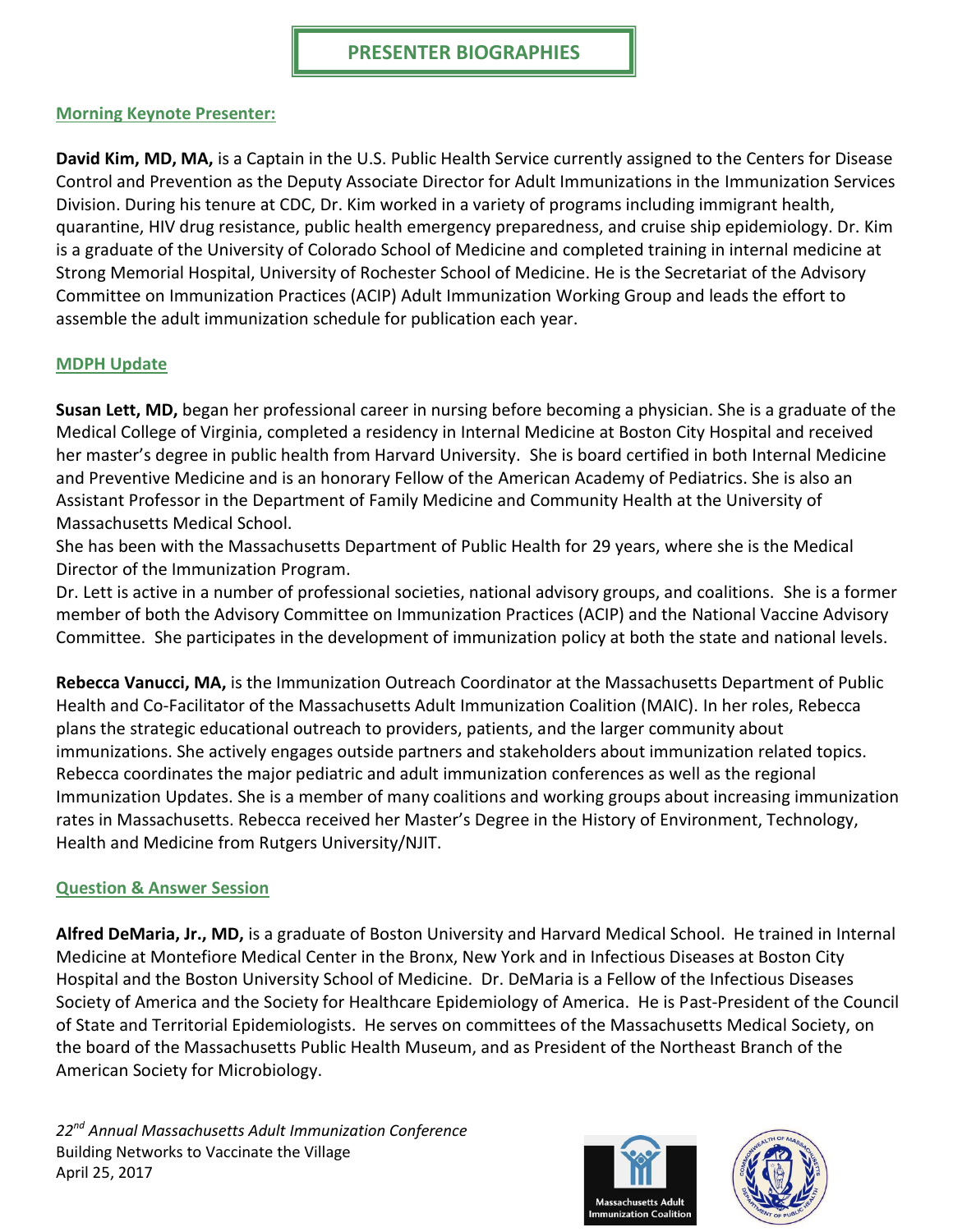**Pejman Talebian, MA, MPH** is the Director of the Immunization Program at the Massachusetts Department of Public Health and is responsible for oversight and implementation of statewide immunization policies and programs, including the Commonwealth's universal childhood immunization program, immunization information system implementation and roll out, health education, and vaccine quality assurance. Pejman earned his undergraduate degree from Union College and his Masters in Medical Science and Masters in Public Health from Boston University. He has over 20 years of state immunization program management experience and has worked on immunization policy and planning on both the state and national level participating in numerous national advisory boards. He has also been an active member of the Association of Immunization Managers (AIM) since its inception and has served as its Executive Committee Chair for two terms.

# **MORNING WORKSHOPS**

# **A. Surveillance, Reporting and Control of Vaccine Preventable Diseases 2017: Working with Community Partners**

**Joyce Cohen, MPH,** is an Epidemiologist and the Influenza Coordinator with the Massachusetts Department of Public Health (MDPH), where she works in the Bureau of Infectious Disease and Laboratory Sciences. Prior to her work in the Division of Epidemiology and Immunization, she worked on a pediatric HIV project at MDPH. She completed her MPH at the University of Texas, Health Science Center in Houston.

**Marija PopStefanija, MPH, MS,** received a Masters in Public Health in Epidemiology in 1989 and Masters of Science in Health Education in 1992 from the University of Massachusetts at Amherst. She joined the Massachusetts Department of Public Health, Division of Epidemiology and Immunization in September of 1992. She has been working very enthusiastically with providers, school nurses, Hospitals, BOH, Public Health nurses and other local, state and federal organizations on disease control, reporting and surveillance of vaccine-preventable diseases as well as increasing immunization rates and protecting the children and the adults of the Commonwealth.

**Kristin Ward, MPH,** is the lead epidemiologist in the Cambridge Public Health Department's Division of Epidemiology & Data Services. In this role, her primary functions are conducting infectious and chronic disease surveillance; assisting programmatic staff with data collection, analysis, and dissemination; and co-leading the department's formal quality improvement efforts. In addition to her work at the health department, Kristin is currently serving as a course facilitator for Boston University's "Introduction to Epidemiology for Health Communicators" class through the Metropolitan College. Kristin also has a background in public relations and spent two years at a small health communications firm, working with both nonprofit and pharmaceutical organizations on their media relations activities. Kristin received her bachelor's in communication as well as her master's in public health from Boston University.

# **B. The MIIS: It Takes an Immunization Information System to Vaccinate a Village**

**Tricia Charles** is currently employed by the Massachusetts Department of Public Health (MDPH) and is the IIS Manager for the Massachusetts Immunization Information System (MIIS). In her current role, Tricia is responsible for coordinating, planning, and monitoring programmatic aspects of the MIIS. She is the liaison to the MIIS information technology group, ensuring that Immunization Program

*22nd Annual Massachusetts Adult Immunization Conference* Building Networks to Vaccinate the Village April 25, 2017



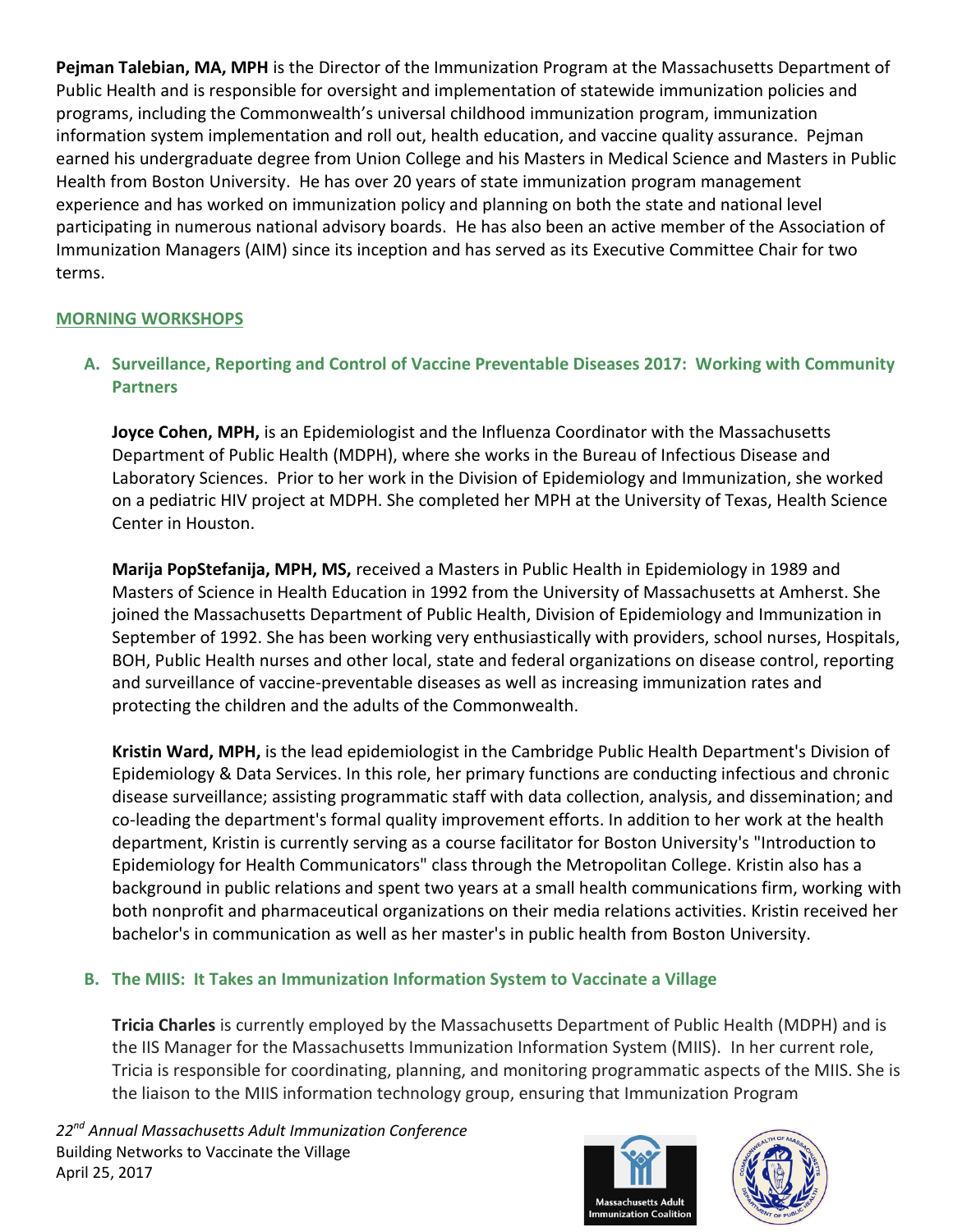requirements are understood and implemented. She also oversees the provision of training and technical assistance to end users. Within her role, she is the SME for Meaningful Use and Vaccine Management. Prior to this position, Tricia worked at the Massachusetts Department of Public Health (MDPH) as a Research Analyst in the Integrated Surveillance and Informatics Services (ISIS). She received a B.A. in Social Psychology at the University of Massachusetts, Boston.

# **C. Adult Immunization 101**

**Katie Reilly, MPH, MSN, RN, APHN-BC** is the Immunization Nurse Manager for the Massachusetts Department of Public Health (MDPH). In this role, she serves as the Perinatal Hepatitis B Coordinator for the state, serves as a resource for providers and the public around vaccine preventable diseases, and responds to infectious disease emergencies when needed. Katie has had a diverse public health and nursing career, previously working for MPDH as an Infectious Disease Response Nurse, and then as a TB Surveillance Nurse. Katie has also worked as a pediatric cardiology nurse at Children's Hospital Boston, a Peace Corps Volunteer in Honduras, an epidemiologist at Peace Corps Headquarters in Washington, DC, and a community health planner for the HIV/AIDS Bureau of MDPH. Katie is a board certified public health nurse, and received her Master of Science in Nursing from Framingham State University in 2014. She also holds a Masters in Public Health from Boston University and a BS in Biology from SUNY Geneseo.

# **D. The Vaccinator Village – Working Together to Optimize Patient Encounters**

#### **Moderator:**

**Robyn Alie** is the Manager of Health Policy and Public Health at the Massachusetts Medical Society, where she is responsible for public health communications, as well as strategy development, digital and traditional communications, public relations, policy, advocacy, professional education and volunteer management for a range of public health issues, including health disparities, occupational health, medical workforce diversity, environmental health, obesity, mental health, marijuana and stigma. The Massachusetts Medical Society is a professional association representing more than 25,000 physicians and medical students dedicated to educating and advocating for the patients and physicians of Massachusetts; the Massachusetts Medical Society is the publisher of the *New England Journal of Medicine*, a leading global medical journal and web site, and *[NEJM Journal Watch](http://www.jwatch.org/)* alerts and publications covering 13 specialties. Ms. Alie is Co-Facilitator of the Massachusetts Adult Immunization Coalition.

## **Speakers:**

**Judith A. Melin, M.A., M.D., FACP** has served as a founding member of the ACO and MSO Boards of Lahey Health, and as Chief Medical Services Officer and in other leadership roles at Lahey including physician quality measurement, population health, medical management, information technology work, and health plan program planning and implementation, among many other areas. At the national and state levels, Dr. Melin has served on National Quality Forum Expert Panels, American Hospital Association's Committee on Clinical Leadership, AHA's MACRA Physician Advisory

Task Force, Massachusetts Health Quality Partners Board, Massachusetts Medical Society's Committee on Quality Medical Practice, Massachusetts Hospital Association's Clinical Issues Advisory Committee,



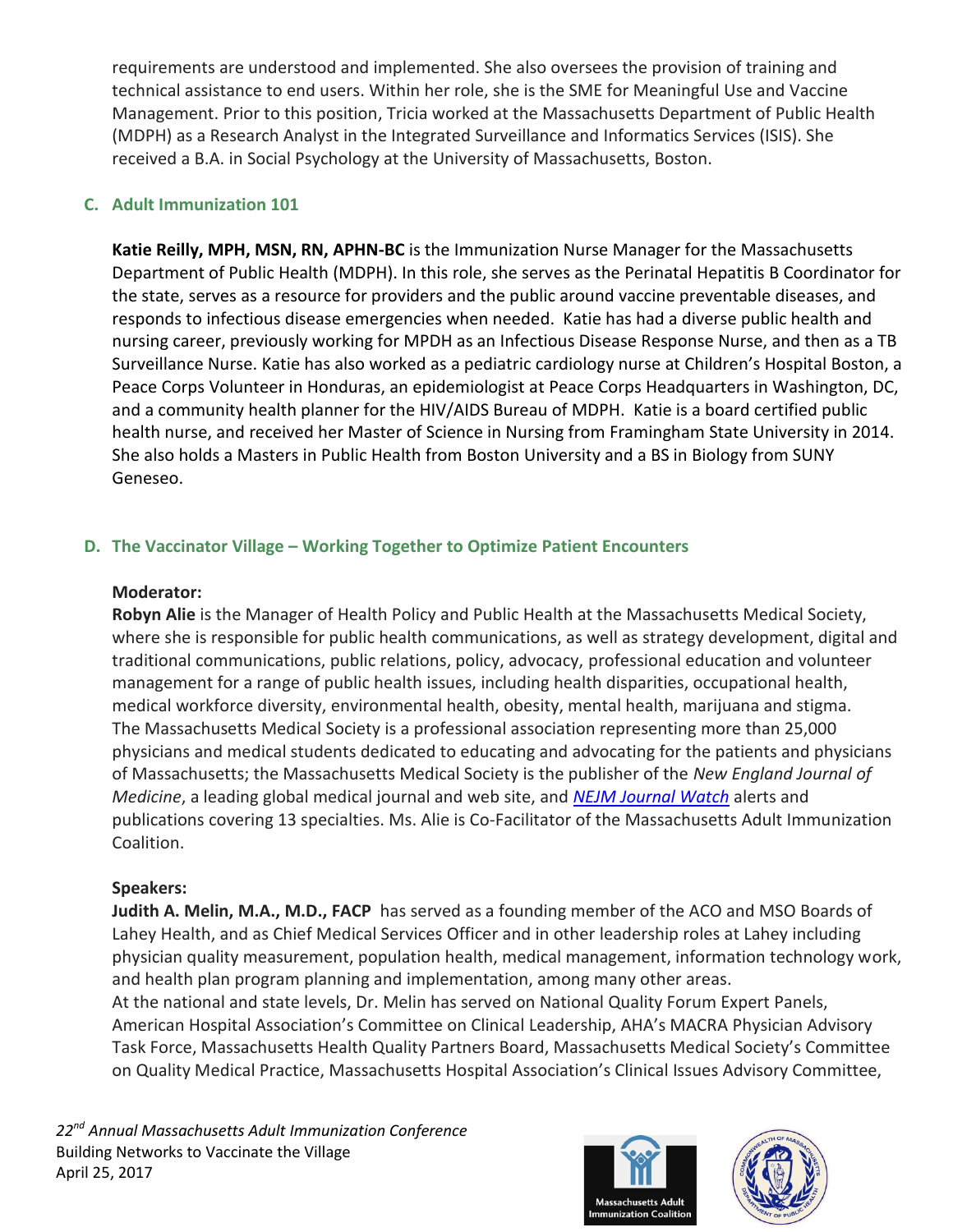Eastern Massachusetts Healthcare Initiative's Steering Committee, the Bridges to Excellence design team, and others.

Dr. Melin graduated from Harvard College with high honors in Chemistry, from Harvard University with a Master's Degree in Chemistry, and earned her MD from Yale Medical School. She completed her residency in Internal Medicine at University Hospital in Boston, and earned the Graduate Management Certificate at Radcliffe Seminars. She is Board Certified in Internal Medicine, is a Fellow of the American College of Physicians, practices Primary Care at Lahey Health, and is a Deputy Editor at UpToDate, for Primary Care and Pathways.

**Joanne Belanger, R.N., B.S.,** has worked in the field of Public Health since 1987. She started doing environmental work, septic and soils, camp inspections, food/restaurant inspections, housing code etc. For the last 20 years, as the Assistant Director, Joanne has been overseeing the clinical aspects of the Health Department. Joanne is an active member of many professional organizations including MAIC, Mass Association of Public Health Nurses (MAPHN) and an Executive Board member of the Massachusetts Health Offices Association (MHOA). She is also the Director of the Greater River Valley Medical Reserve Corp.(MRC), an eight town collaborative which Andover serves as the lead agency. MRC's have been established to organize and train local volunteers to assist Health Departments for both public health emergencies and non- emergency events. Joanne is a resident of Westford Mass. and is currently a member of the Westford Board of Health. She has a degree in Health Administration with a concentration in Public Administration from Providence College and a Nursing degree from Mass. Bay College.

## **Afternoon Keynote Presenter:**

**Litjen (L.J) Tan, MS, PhD** is chief strategy officer for the Immunization Action Coalition (IAC), which he joined in January, 2013. Previously, Tan was director of medicine and public health at the American Medical Association (AMA) for 15 years.

Tan also serves as co-chair of the National Adult and Influenza Immunization Summit which is a joint project with IAC, the Centers for Disease Control and Prevention (CDC) and the National Vaccine Program Office (NVPO).

Tan recently served on the National Quality Forum's Adult Immunizations Expert Committee and is currently a member of the Pharmacy Quality Alliance's Adult Immunization Working Group and the European Society of Clinical Microbiology and Infectious Diseases Vaccine Study Group (EVASG). He is an editor of *Journal for Disaster Medicine and Public Health Preparedness, BMC Infectious Diseases,* and *Medscape Infectious Diseases*.

He just completed his term as an elected member of the federal National Vaccine Advisory Committee (NVAC) and continues to serve on NVAC's HPV and Vaccine Confidence working groups. Tan has chaired NVAC's Immunization Infrastructure Working Group and served on its Vaccine Safety Working Group. Tan was a liaison member of CDC's Advisory Committee for Immunization Practices (ACIP) for 12 years and currently serves on ACIP's Adult Immunization Working Group. Previously, Tan was a member of the influenza, zoster, and evidence-based working groups of ACIP.



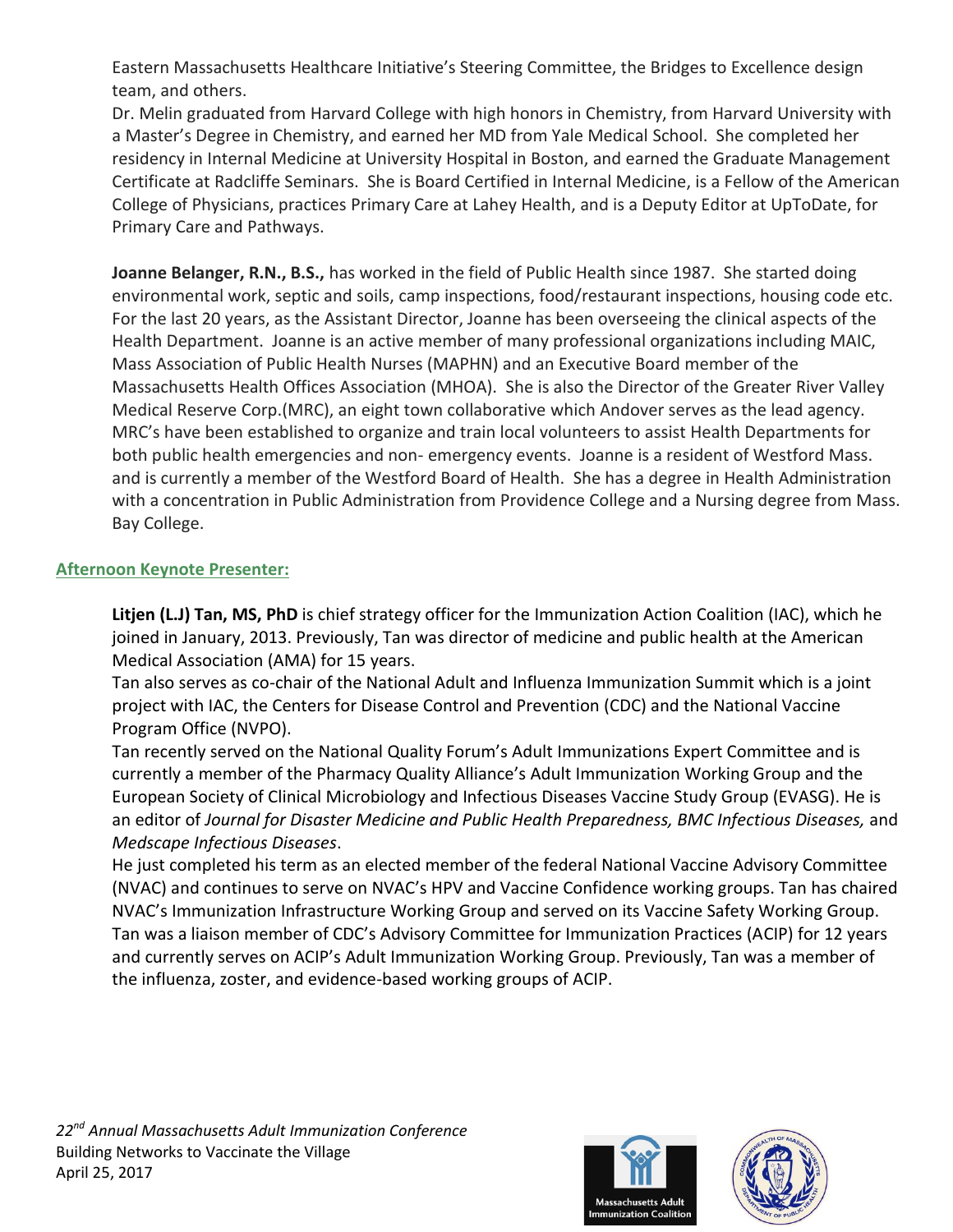# **E. Surveillance, Reporting and Control of Vaccine Preventable Diseases 2017: Working with Community Partners**

**Joyce Cohen, MPH,** is an Epidemiologist and the Influenza Coordinator with the Massachusetts Department of Public Health (MDPH), where she works in the Bureau of Infectious Disease and Laboratory Sciences. Prior to her work in the Division of Epidemiology and Immunization, she worked on a pediatric HIV project at MDPH. She completed her MPH at the University of Texas, Health Science Center in Houston.

**Marija PopStefanija, MPH, MS,** received a Masters in Public Health in Epidemiology in 1989 and Masters of Science in Health Education in 1992 from the University of Massachusetts at Amherst. She joined the Massachusetts Department of Public Health, Division of Epidemiology and Immunization in September of 1992. She has been working very enthusiastically with providers, school nurses, Hospitals, BOH, Public Health nurses and other local, state and federal organizations on disease control, reporting and surveillance of vaccine-preventable diseases as well as increasing immunization rates and protecting the children and the adults of the Commonwealth.

**Kristin Ward, MPH,** is the lead epidemiologist in the Cambridge Public Health Department's Division of Epidemiology & Data Services. In this role, her primary functions are conducting infectious and chronic disease surveillance; assisting programmatic staff with data collection, analysis, and dissemination; and co-leading the department's formal quality improvement efforts. In addition to her work at the health department, Kristin is currently serving as a course facilitator for Boston University's "Introduction to Epidemiology for Health Communicators" class through the Metropolitan College. Kristin also has a background in public relations and spent two years at a small health communications firm, working with both nonprofit and pharmaceutical organizations on their media relations activities. Kristin received her bachelor's in communication as well as her master's in public health from Boston University.

## **F. Adult Vaccine Storage and Handling**

**Pejman Talebian, MA, MPH** is the Director of the Immunization Program at the Massachusetts Department of Public Health and is responsible for oversight and implementation of statewide immunization policies and programs, including the Commonwealth's universal childhood immunization program, immunization information system implementation and roll out, health education, and vaccine quality assurance. Pejman earned his undergraduate degree from Union College and his Masters in Medical Science and Masters in Public Health from Boston University. He has over 20 years of state immunization program management experience and has worked on immunization policy and planning on both the state and national level participating in numerous national advisory boards. He has also been an active member of the Association of Immunization Managers (AIM) since its inception and has served as its Executive Committee Chair for two terms.

## **G. Reimbursement of Adult Immunizations**

**Litjen (L.J) Tan, MS, PhD** is chief strategy officer for the Immunization Action Coalition (IAC), which he joined in January, 2013. Previously, Tan was director of medicine and public health at the American Medical Association (AMA) for 15 years.



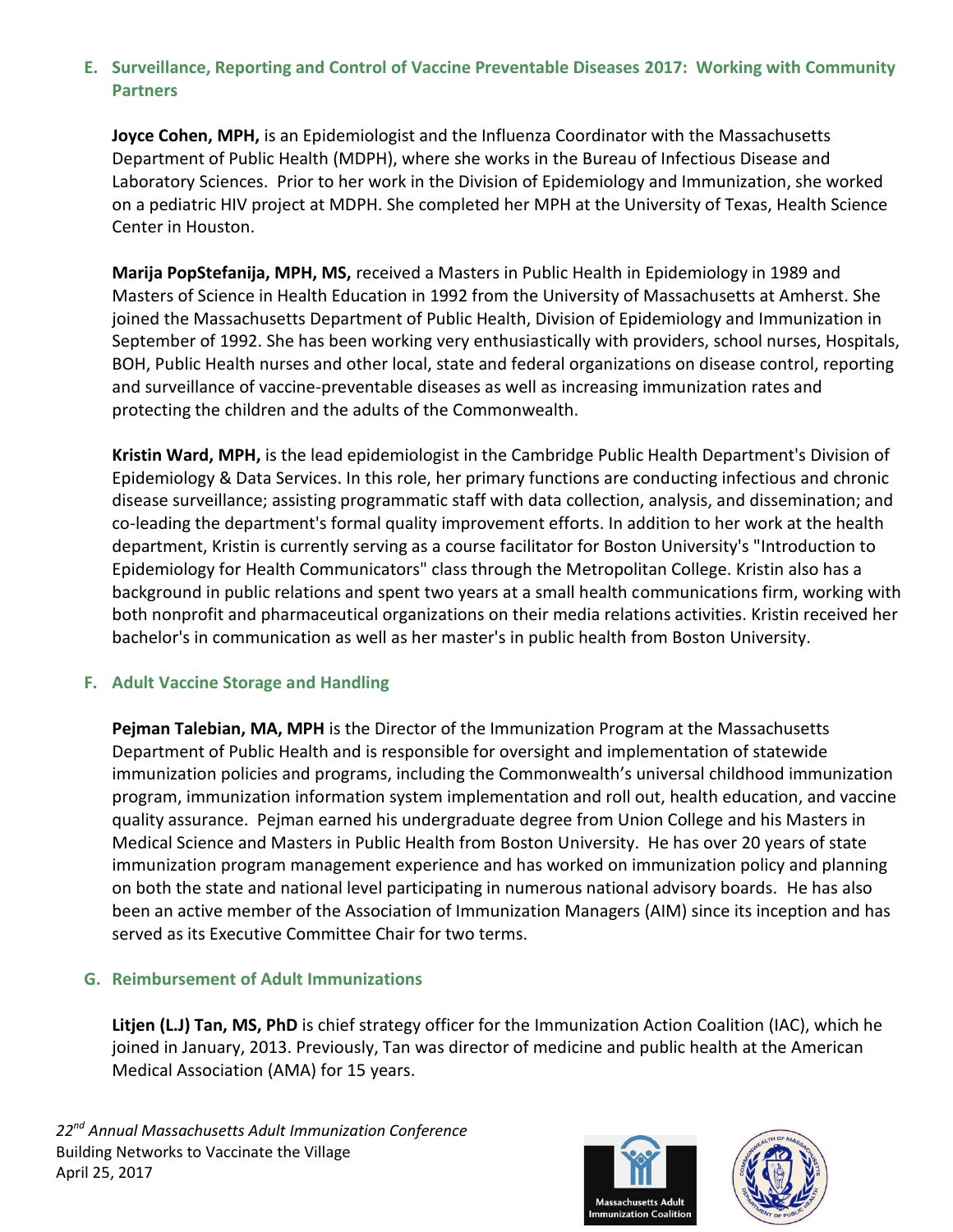Tan also serves as co-chair of the National Adult and Influenza Immunization Summit which is a joint project with IAC, the Centers for Disease Control and Prevention (CDC) and the National Vaccine Program Office (NVPO).

Tan recently served on the National Quality Forum's Adult Immunizations Expert Committee and is currently a member of the Pharmacy Quality Alliance's Adult Immunization Working Group and the European Society of Clinical Microbiology and Infectious Diseases Vaccine Study Group (EVASG). He is an editor of *Journal for Disaster Medicine and Public Health Preparedness, BMC Infectious Diseases,* and *Medscape Infectious Diseases*.

He just completed his term as an elected member of the federal National Vaccine Advisory Committee (NVAC) and continues to serve on NVAC's HPV and Vaccine Confidence working groups. Tan has chaired NVAC's Immunization Infrastructure Working Group and served on its Vaccine Safety Working Group. Tan was a liaison member of CDC's Advisory Committee for Immunization Practices (ACIP) for 12 years and currently serves on ACIP's Adult Immunization Working Group. Previously, Tan was a member of the influenza, zoster, and evidence-based working groups of ACIP.

**Brittany Rahall** is the Program Manager, Public Provider Reimbursement, at Commonwealth Medicine. She manages the Vaccine Reimbursement Program which serves public health providers across Massachusetts as well as public school districts in the state of Maine. Since the program's inception, it has generated more than \$6 million in revenue for communities in MA and ME. Brittany also manages the Sexually Transmitted Infection (STI) Billing Program which coordinates billing and reimbursement activities for STI screening services conducted by the Massachusetts Department of Public Health State Lab. These programs allow state and local health care agencies to control health care costs, while increasing the value of their health care spending. These programs also drive Commonwealth Medicine's shared commitment to protect resources and create sustainable solutions for health care financing, while helping at-risk populations gain better access to quality health care. Brittany received a bachelor's degree in Political Communications from the George Washington University.

## **H. Community Networks – Working with Non-Traditional Partners on Immunization Projects**

#### **Moderator:**

**Lisa Leydon** is a Manager for State Based Systems for the American Cancer Society. She has been with the organization for five years and has served in this position for the last three. Prior to that she was a manager for Hospital systems and worked in many Boston area facilities. Lisa also sits on the Massachusetts Comprehensive Cancer Coalition Steering Committee and various workgroups within that organization. She is a member of the Massachusetts immunization Coalition, Honoring Choices, and works with a number of insurance providers as well. Her desire is to make a difference in the fight for cancer and to give everyone the opportunity for many more birthdays.

## **Speakers:**

**Dr. Rosie Wagner, DDS,** obtained her dental degree at the University at Buffalo School of Dental Medicine and completed a general practice residency at the Tufts School of Dental Medicine and Tufts Medical Center. She then founded a startup family practice in Somerville that focuses on treating patients with dentalphobia and fear of being judged for their oral status. Her practice welcomes patients with disabilities and special needs and has a primary focus on good patient-provider communication. Dr. Wagner is Chair-Elect of the Middlesex District and on the Membership

*22nd Annual Massachusetts Adult Immunization Conference* Building Networks to Vaccinate the Village April 25, 2017